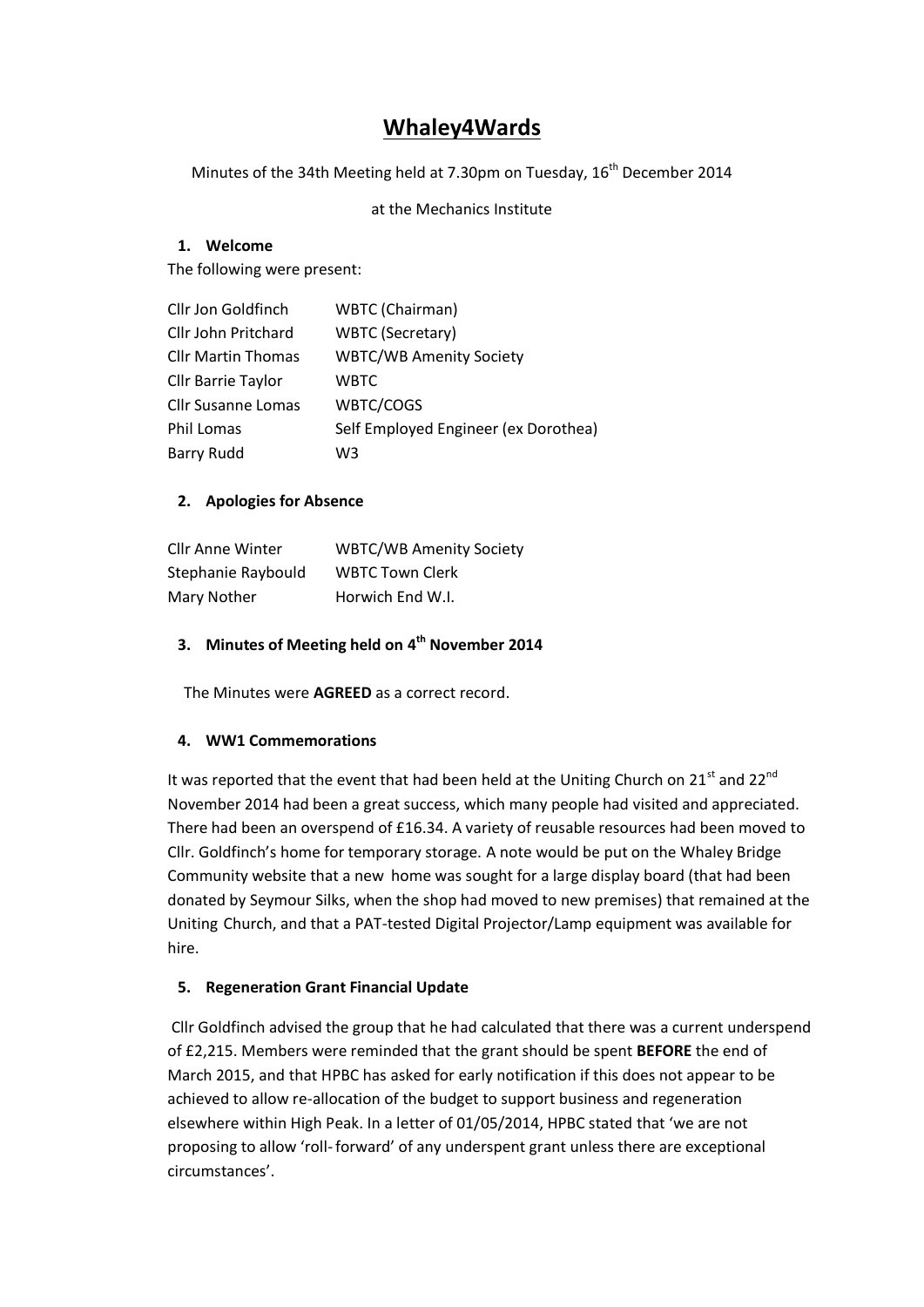## **6. Actions Roundup and Next Steps**

**Christmas Trees:** It was reported that expenditure of £2,243.72 had been incurred: £1,760 (trees for shops) and £483.72 (lights for shops). The Town Clerk is purchasing a new set of lights for the main Christmas tree, which was to be erected adjacent to the Jodrell Arms.

**Damaged Interpretation Board at Toddbrook Reservoir:** It was **AGREED** that if this was not eligible for HPBC grant funding, then WBTC funding should be applied.

**Furness Vale Post Office Service:** It was reported that HPBC has agreed 'in principle' to support the project, and that the Town Clerk is to ask formally for the invoice for £1,000 from the Post Office officer to be approved for payment.

# **7. Village Entrance Signs**

**Whaley Bridge area:** A planning application (**HPK/2014/0282**) for Advertisement Consent for four signs had received Conditional Approval on  $1<sup>st</sup>$  September 2014. The Town Clerk and Cllr Thomas had visited Leander today to look at the 'artwork'; consequently Leander will request formal approval from the Town Clerk.

 **Bridgemont and Furness Vale Area:** It was **AGREED** that DCC (Steve Alcock) should be asked to fund a replacement for the 'missing' Furness Vale sign; Cllr Goldfinch will ask HPBC if they would fund the sign. A decision for a replacement sign for Bridgemont was deferred.

# **8. Linear Park and Shallcross Incline Interpretation Panels**

**Linear Park Interpretation Panel:** Nothing to report.

 **Shallcross Incline Interpretation Panel:** Cllr Thomas reported that he will speak with Mary Nother. PL reported that relevant photographs are believed to be held at the Stockport Public Library.

## **9. Other Future Projects**

**Old Railway Bridge at Tom Brad's Croft:** Cllrs Lomax and Pritchard had a site meeting on 11<sup>th</sup> November with Mr Andrew Stokes, (an Executive Director at High Peak Borough Council, to look at a dangerous hole on this footway. (NB It has subsequently been established that it was a local resident who had painted yellow signs around the hole).

**Extension of Shallcross Incline Greenway:** Nothing to report.

**Market Street Shop Fronts and Pavement:** Cllrs Thomas and Pritchard have surveyed the state of the pavements on either side of Market Street. Several problems were identified on the eastern side. It was **AGREED** that photographic evidence (held by Cllr Thomas) should be submitted to the Town Clerk, who should draw the matter to the attention of DCC (Local Highways Authority) and request them to identify which areas of the pavement were the responsibility of DCC to maintain (and which were the responsibility of the shop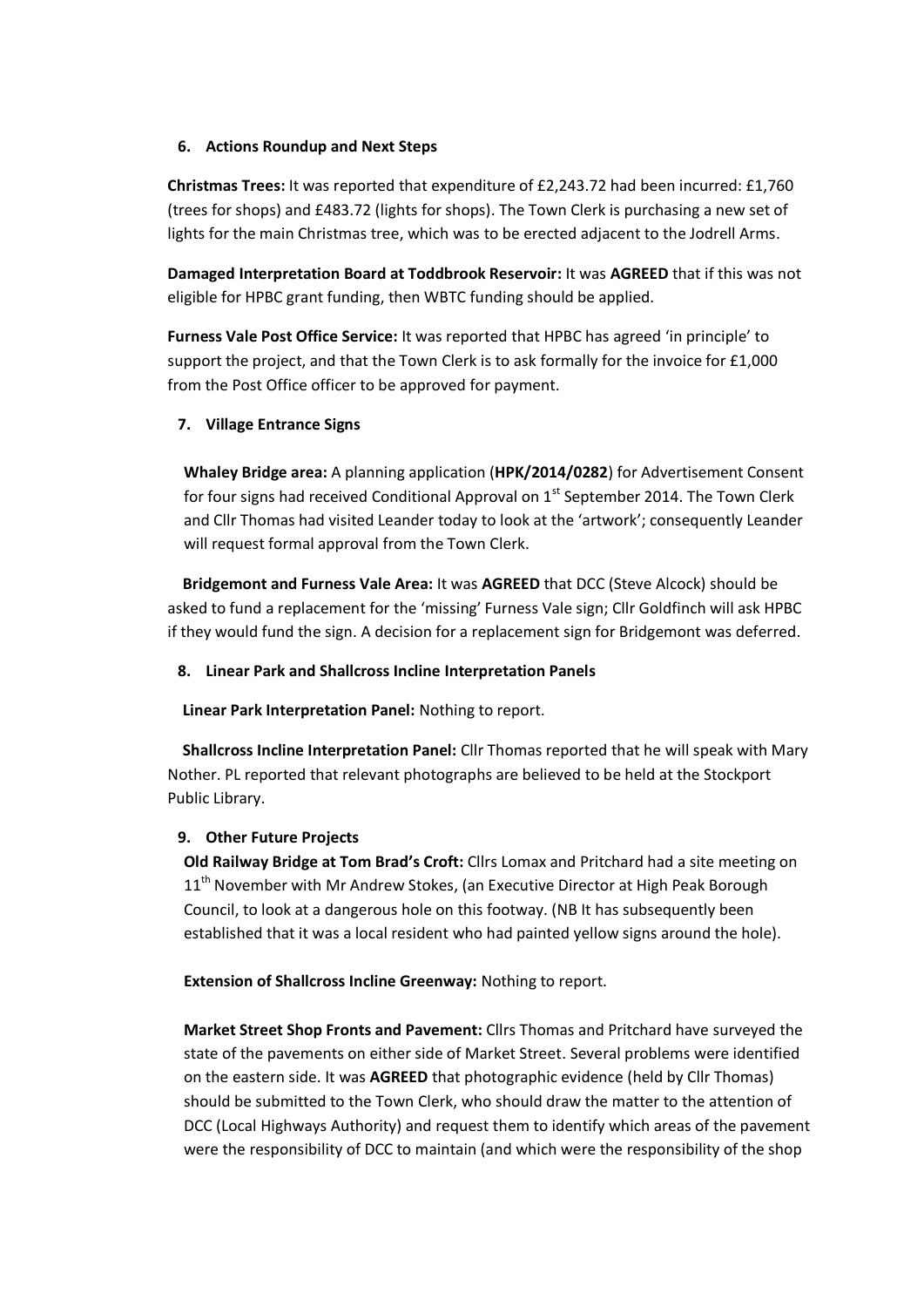owners or tenants). Cllr Pritchard will ask the Town Clerk to place this item on the January Town Council Agenda.

Attention was drawn to HPBC's

- **Heritage Regeneration Grants scheme,** which makes funds available to repair and restore historic buildings within the Borough. The scheme primarily focuses upon heritage led regeneration and targets shopfront improvements within town and village centres.
- **Glossop Townscape Heritage Initiative General Grants Scheme,** jointly funded by High Peak Borough Council, Heritage Lottery Fund and Derbyshire County Council. It allowed owners or occupiers of historic commercial buildings to improve and enhance their shop fronts, windows, doors and signage in a traditional and sympathetic manner, either through repair of existing traditional features or reinstatement of historic architectural details. See:
- [http://www.highpeak.gov.uk/hp/council-services/grants-and-heritage-led](http://www.highpeak.gov.uk/hp/council-services/grants-and-heritage-led-regeneration/glossopdale-townscape-heritage-initiative)[regeneration/glossopdale-townscape-heritage-initiative](http://www.highpeak.gov.uk/hp/council-services/grants-and-heritage-led-regeneration/glossopdale-townscape-heritage-initiative)
- [http://www.highpeak.gov.uk/sites/default/files/documents/pages/glossopdale%20gr](http://www.highpeak.gov.uk/sites/default/files/documents/pages/glossopdale%20grant%20scheme%20oct%202012%20final%20version.pdf) [ant%20scheme%20oct%202012%20final%20version.pdf](http://www.highpeak.gov.uk/sites/default/files/documents/pages/glossopdale%20grant%20scheme%20oct%202012%20final%20version.pdf)

Cllr Goldfinch reported that he had carried out a search on the World Wide Web for an example of a Parish/Town Council operational Shop Front Improvement Grant Scheme. He will investigate the Henley on Thames Town Council scheme further, and derive a draft for a scheme for consideration for Whaley Bridge Town Council in partnership with High Peak BC. Cllr Pritchard advised that he would expect High Peak BC to have particular regard to the Whaley Bridge Conservation Area Character Appraisal, adopted in July 2008. It has much to say about shop fronts; see:

[http://www.highpeak.gov.uk/sites/default/files/documents/pages/Final%20Whaley%20Br](http://www.highpeak.gov.uk/sites/default/files/documents/pages/Final%20Whaley%20Bridge%20CA.pdf) [idge%20CA.pdf.](http://www.highpeak.gov.uk/sites/default/files/documents/pages/Final%20Whaley%20Bridge%20CA.pdf)

**Canal Basin Area:** BR reported that he had made enquiries about costs for the provision of picnic benches and work by a tree surgeon. Cllr Goldfinch will enquire whether HPBC will fund the removal of two 'tired' trees and replacement of several picnic tables. Cllr Thomas raised concern about the state of the retaining wall between the River Goyt and PROW WB 37 (linking George Street with Bings Road) caused by trees growing on the river side of the wall.

## **10. Next Meeting**

The next meeting will be on Wednesday,  $14<sup>th</sup>$  January 2015 at 7.30pm at the Mechanics Institute.